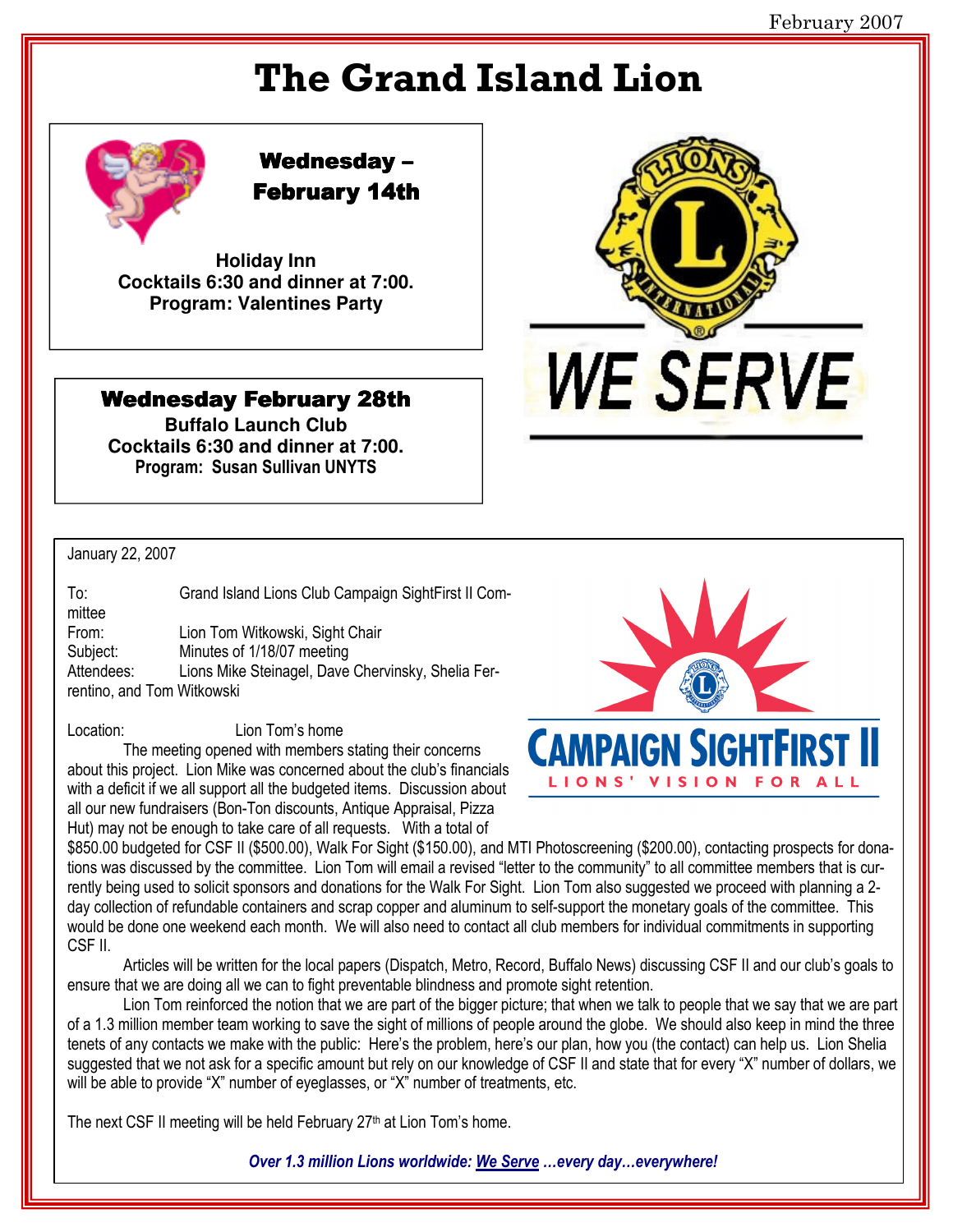February 2007





#### The Lions Club of Merritton 7 Park Ave St. Catharines On L2P 1P9 Dear Lions:

The Lions Club of Merritton is proud to announce that our ANNUAL BOWLING TOURNAMENT is scheduled for SUNDAY, MARCH 18, 2007. Once again, this event will take place at the Merritton Lions Community Centre.

We invite your club to join us for fun and fellowship with other Lions from the District and beyond. It's sure to be a great way to say good-bye to Winter. Now is the time to get a 5 pin team or teams together and send your entry form in. Food and refreshments will, of course, be available throughout the day.

A team will consist of 5 bowlers. The cost per team is \$50.00 which pays for 3 games of bowling, plus prizes. Indicate your start time preference on the entry form. The morning start time is 10:00 o'clock and the afternoon draw starts at 1:00 o'clock. We will do our best to accommodate your time preference. However, all entries will be handled on a first come, first served basis. Get your entry in early to avoid disappointment. Entry is limited to the first 16 teams. Prizes for those with a competitive nature will be awarded for the High Single, High Triple and 1<sup>st</sup> Place team overall.

We look forward to hearing from you in the near future. A reply would be appreciated by Sunday, March 4, 2007

Yours in Lionism, Lion Mark Ridolfi Bowling Tournament Chairman (905) 641-1278 Email mridolfi@berkshire.ca or Lion Glenn Connell (905) 935-5054 Email grizwald ca@yahoo.ca

|                                                                                             |  | Entry Form Lions Club of Merritton Bowling Tournament 18 March 2007 |
|---------------------------------------------------------------------------------------------|--|---------------------------------------------------------------------|
| Club Name                                                                                   |  | Number Of Teams                                                     |
|                                                                                             |  |                                                                     |
| 550.00 Entry Fee Enclosed                                                                   |  | <b>Shift Preferred AM</b>                                           |
| Will Pay Upon Arrival<br>(Note: Preferred Times Will Be On A First Come First Served Basis) |  | <b>Shift Preferred PM</b>                                           |
| 30 Fairburn<br>St Catharines On L2T 1B1                                                     |  | Send Entry Form To: Lion Mark Ridolfi 905 680-4188                  |
|                                                                                             |  | mridolfi@berkshire.ca                                               |
| ** Make Cheques Payable To "The Lions Club Of Merritton"                                    |  |                                                                     |



**LIONS AND GUESTS AT OUR JOINT MERRITTON-GRAND ISLAND MEET-**ING ON JANUARY 14TH 2007. (TOP LEFT 20N DG KIM STRIBING WITH **MERRITTON PRESIDENT BOB** FLYNN).





Lions enjoying our 2006 Christmas Party at the BLC.